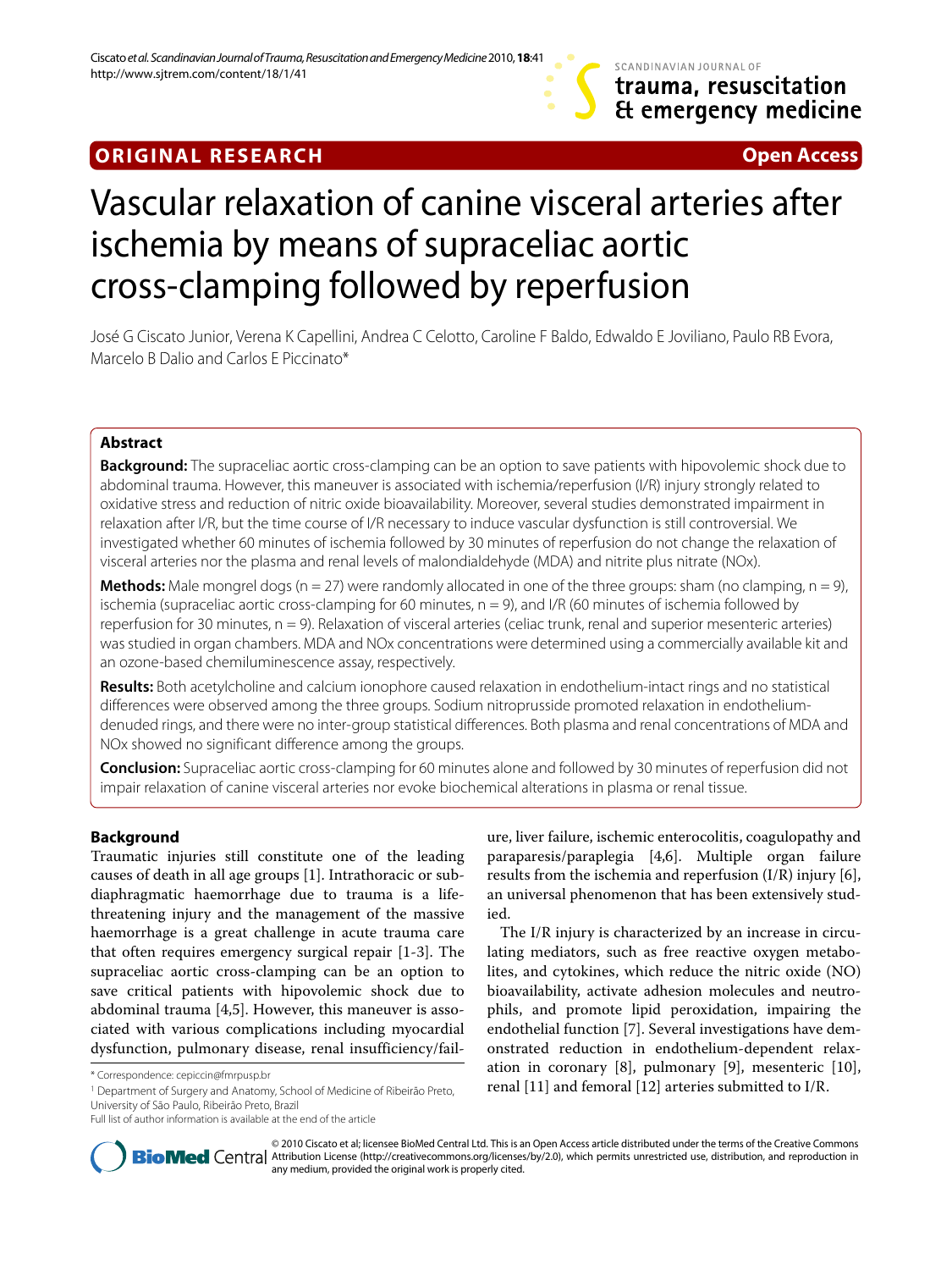Despite a good understanding about the pathogenesis of I/R injury, the time course of I/R necessary to induce vascular dysfunction is still controversial [[12](#page-6-10)[-15](#page-6-11)]. This fact motivated us to investigate whether 60 minutes of ischemia (simulating the clinical time of supraceliac aortic cross-clamping for surgical control of bleeding) followed by 30 minutes of reperfusion do not change the endothelium-dependent and -independent relaxation of visceral arteries nor the plasma and renal levels of malondialdehyde (MDA, an index of lipid peroxidation) and nitrite plus nitrate (NOx). If our hypothesis is true, efforts should be made to establish an effective treatment protocol to prevent the organ failure in this period.

#### **Methods**

## **Animal preparation and experimental design**

All experimental procedures and animals handling were reviewed and approved by the Institutional Committee for Animal Care and Use of the School of Medicine of Ribeirão Preto, University of São Paulo.

Twenty-seven male mongrel dogs from kennel of School of Medicine of Ribeirão Preto (18-25 kg, young adult) were studied. After an overnight fast except for ad libitum water, the animals were premedicated with intramuscular injection of ketamine (15 mg/Kg, Ketamin - S(+), Cristália Produtos Químicos Ltda, Itapira, SP, Brazil) associated with xylazine (2 mg/Kg, Dopaser˚, Hertape Calier Saúde Animal S/A, Juatuba, MG, Brazil). The anesthesia was maintained with intravenous bolus administration of sodium thiopental (30 mg/kg, Thiopentax, Cristália Produtos Químicos Ltda, Itapira, SP, Brazil). The animals were intubated with an endotracheal tube (8.0 mm, Rüsch, Teleflex Medical, Durham, NC, USA) and ventilated with 100%  $O_2$  in a pressure controlled mode (Takaoka 600, K. Takaoka Indústria e Comércio Ltda, São Bernardo do Campo, SP, Brazil). An intravenous catheter was placed in the jugular vein for fluid administration and blood drawn. Maintenance fluid consisted of physiologic solution (NaCl 0.9%) at 2 ml/kg/hr and the blood was drawn at end of the experiment (immediately before the euthanasia) for biochemical assessment. The right carotid artery was cannulated for continuous intra-arterial blood pressure and an electrocardiogram monitor showed the heart rate. A median transperitoneal laparotomy was performed and the abdominal supraceliac aorta was exposed. Then, the animals were randomly allocated in one of the three groups: sham (no clamping,  $n = 9$ ), ischemia (clamping for 60 minutes,  $n = 9$ ), and ischemia/ reperfusion (clamping for 60 minutes followed by reperfusion for 30 minutes,  $n = 9$ ). The vascular clamp was applied to the abdominal supraceliac aorta except for sham group. The sham animals were submitted to the same surgical procedures with the omission of vascular occlusion and monitored for 90 minutes. After the desir-

able protocol for each group, the animals were sacrificed with an overdose of sodium thiopental followed by exsanguinations via carotid. Then, the celiac trunk, renal and superior mesenteric arteries were quickly harvested for vascular reactivity studies. Renal tissue samples were also collected. Plasma and renal samples were stored at -70°C until determination of malondialdehyde (MDA) and nitrite and nitrate (NOx) levels.

## **Vessel preparation and isometric tension recording**

The arterial segments (celiac trunk, renal and superior mesenteric) were carefully dissected free of connective tissue and immersed in a cooled and oxygenated Krebs solution (NaCl: 118.0, KCl: 4.7, CaCl<sub>2</sub>: 2.5, KH<sub>2</sub>PO<sub>4</sub>: 1.2, MgSO<sub>4</sub>: 1.66, glucose: 11.1, NaHCO<sub>3</sub>: 25.0 (mM), pH 7.4). The arterial segments were cut in rings of 4-5 mm in length and prepared with great care to avoid touching the intimal surface. In some rings the endothelium was removed by gently rubbing the intimal surface of the blood vessel with a pair of watchmaker's forceps. This procedure removes endothelium but does not affect the ability of the vascular smooth muscle to contract or relax.

The rings were mounted in organ chambers (10 mL) filled with Krebs solution maintained at 37°C and bubbled with 95%  $O_2/5\%$  CO<sub>2</sub> (pH 7.4). Each arterial ring was suspended by two stainless steel clips placed through the lumen. One clip was anchored to the bottom of the organ chamber, while the other was connected to a strain gauge for measurement of the isometric force using Grass FT03 (Grass Instrument Company, Quincy, MA, USA). The rings were placed at an optimal length-tension of 10 g (determined in a pilot study) and allowed to equilibrate for 60 min with the bath fluid being changed every 15 to 20 min.

Endothelial integrity was assessed qualitatively by the degree of relaxation caused by acetylcholine (Ach, 10-6 M; Sigma, St. Louis, MO, USA) in the presence of contractile tone induced by prostaglandin  $F_{2\alpha}$  (PGF<sub>2α</sub>, 2.10<sup>-6</sup> M; Sigma, St. Louis, MO, USA). For studies of endothelium intact vessels, the ring was discarded if relaxation with Ach was not 80% or greater. For studies of endotheliumdenuded vessels, rings were discarded if there was any measurable degree of relaxation. Sequentially, each ring was washed and re-equilibrated for 30 min.

Arterial rings were then precontracted with PGF<sub>2 $\alpha$ </sub> (2.10-6 M), and cumulative concentration-response curves were obtained after a stable plateau was reached. The receptor-dependent and -independent relaxations were evoked by Ach  $(10^{-10} - 3.10^{-5} \text{ M})$  and calcium ionophore (A23187, 10-10 - 3.10-5 M, Sigma, St. Louis, MO, USA), respectively, both in endothelium-intact rings. The endothelium-independent relaxation was evoked by sodium nitroprusside (SNP, 10-10 - 3.10-5 M; Sigma, St.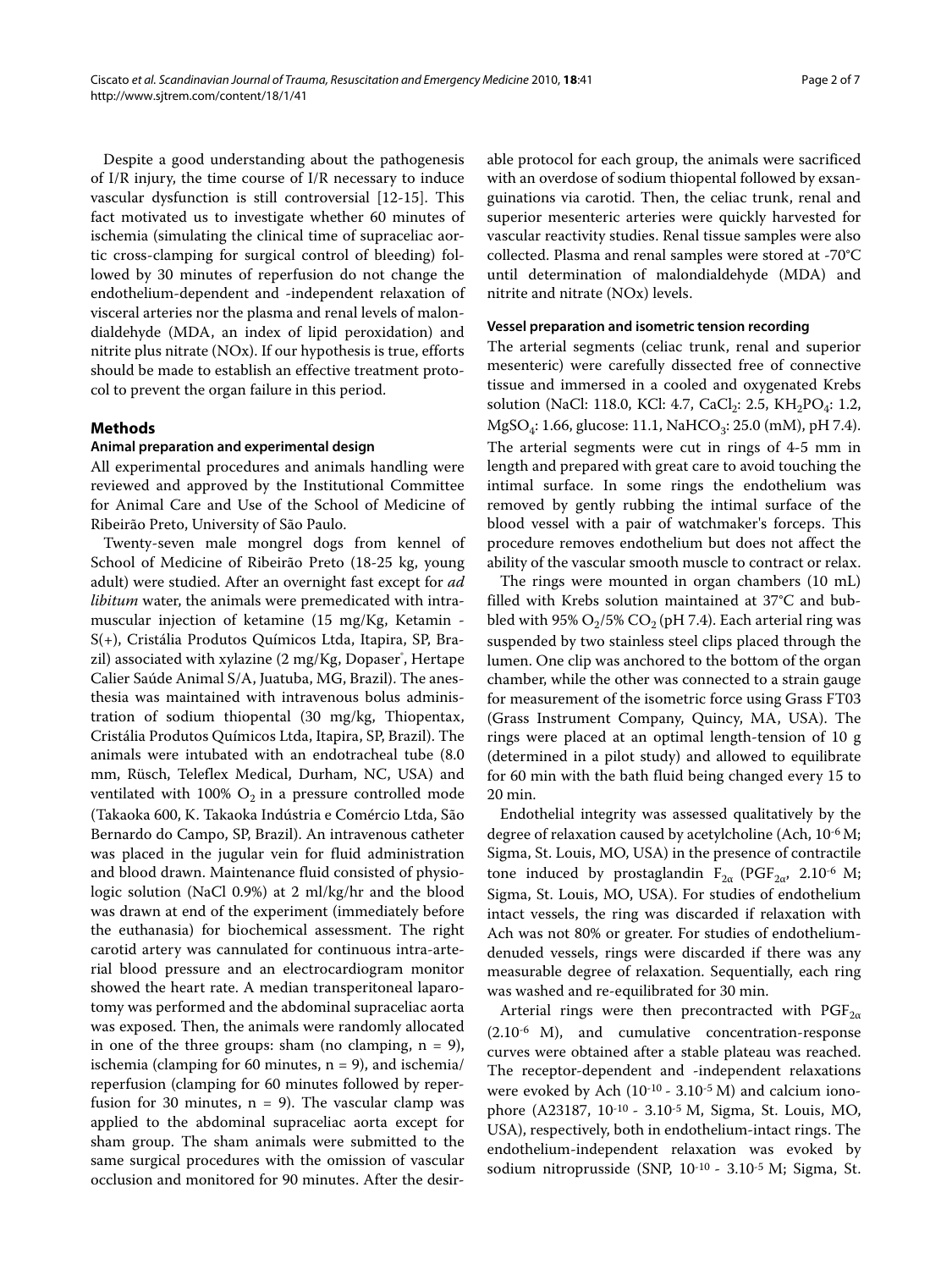<span id="page-2-0"></span>

Louis, MO, USA) in denuded rings. All concentrationresponse curves were accomplished by pre-incubating the arterial rings with indomethacin (2.10-5 M, an unspecific cyclooxygenase inhibitor; Sigma, St. Louis, MO, USA) for 50 minutes.

The changes in vascular wall tension are expressed as percent of relaxation in relation to the maximal contraction achieved following exposure to  $PGF_{2\alpha}$ , a convention that corrects inter-animal variability.

#### **Malondialdehyde (MDA) measurement**

Blood samples were collected in tubes containing EDTA (1:20 v/v). After blood centrifugation (3000×g, 10 min, 4°C), plasma aliquots were stored at -70°C until MDA measurement.

Renal tissue samples were wrapped and promptly stored at -70°C. For analysis, the renal samples were homogenized in Tris-HCl (20 mM, pH 7.4, 10% w/v), the homogenate was centrifuged (3000×g, 10 min, 4°C), and the supernatant was used for the assay.

Plasmatic and renal MDA concentration was measured using a commercially available kit (Lipid Peroxidation

Assay kit, Calbiochem, San Diego, CA, USA). The assay is based on the ability of a chromogenic agent to react with MDA, yielding a stable chromophore with maximal absorbance at 586 nm. Results are expressed in μM.

#### **Nitrite and nitrate (NOx) quantification**

Blood samples were collected in tubes containing heparin (1:20 v/v). After blood centrifugation (3000×g, 10 min, 4°C), plasma aliquots were stored at -70°C until NOx measurement.

Renal tissue samples were wrapped and promptly stored at -70°C. For analysis, the renal samples were homogenized in Tris-HCl (20 mM, pH 7.4, 10% w/v), the homogenate was centrifuged (3000×g, 10 min, 4°C), and the supernatant was used for measurement of NOx and total protein by means of the modified biuret reaction [[16\]](#page-6-12).

Plasma and renal samples were analyzed using an ozone-based chemiluminescence assay. Briefly, the samples were treated with cold ethanol (1:2 v/v for 30 min at - 20°C) and centrifuged (4000×g, 10 min). NOx levels were measured by injecting 25 μL of the supernatant in a glass purge vessel containing 0.8% of vanadium (III) in HCl (1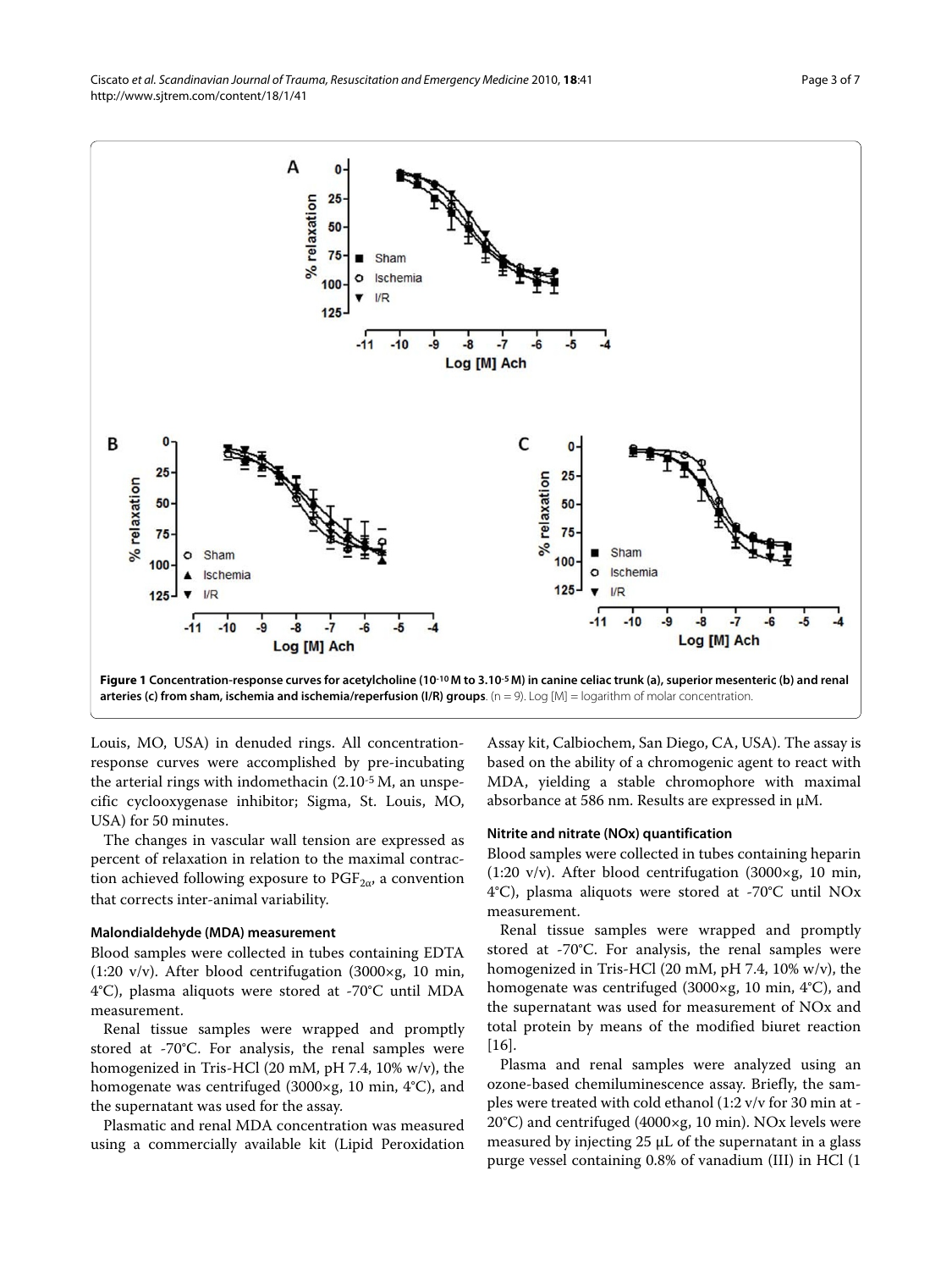<span id="page-3-0"></span>

N) at 90°C, which reduces NOx to NO gas. A nitrogen stream was bubbled through the purge vessel containing vanadium (III), then through NaOH (1 N), and then into an NO analyzer (Sievers<sup>®</sup> Nitric Oxide Analyzer 280, GE Analytical Instruments, Boulder, CO, USA). NOx concentration was calculated from a standard curve (sodium nitrate 0.5, 1.5, 10, and 50 mM). NOx concentration is expressed in μM for plasma and in μM/mg protein for renal samples.

#### **Statistical analysis**

The results are expressed as mean ± standard error of the mean (SEM). The dose-response curves to Ach, A23187 and SNP were performed using molar concentrations of these drugs and the figures show logarithm of molar concentration (log [M]). The concentration-response curves were analyzed using two-way repeated-measures analysis of variance (ANOVA) and Bonferroni post-test, and the concentrations of MDA and NOx were analyzed using one-way ANOVA (Prism 4.0, GraphPad Software Inc., San Diego, CA, USA). Values were considered to be statistically significant at p values less than 0.05.

# **Results**

## **Vascular function**

Both Ach and A23187 caused concentration-dependent relaxation in endothelium-intact rings of celiac trunk, renal and superior mesenteric arteries and no statistical differences were observed among the three groups (Figures [1](#page-2-0) and [2\)](#page-3-0).

SNP caused concentration-dependent relaxation in endothelium-denuded rings of the three studied arteries, and there were no inter-group statistical differences (Figure [3](#page-4-0)).

## **Malondialdehyde (MDA) and nitrite/nitrate (NOx) concentrations**

Both plasma and renal concentrations of MDA and NOx showed no significant difference among the three groups (Tables [1](#page-4-1) and 2).

#### **Discussion**

The results of the present study indicate that 60 minutes of ischemia by means of supraceliac aortic cross-clamping alone or followed by 30 minutes of reperfusion do not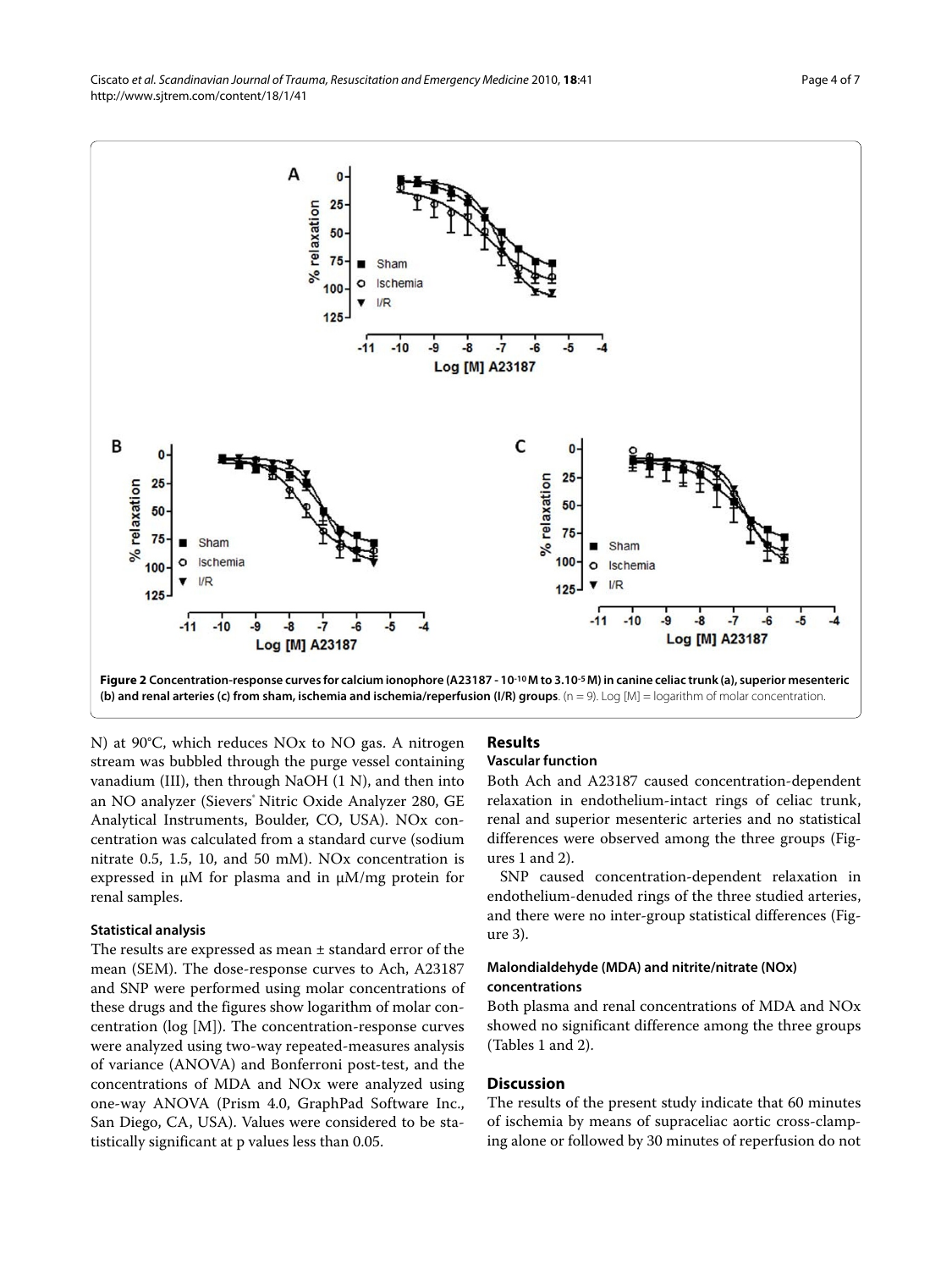<span id="page-4-0"></span>

affect the endothelium-dependent and -independent relaxation of canine celiac trunk, renal and superior mesenteric arteries. Previous investigations showed controversy results. Koksoy et al. (2000) demonstrated that rabbit abdominal aorta, superior mesenteric, renal, pulmonary, and carotid arteries present unchanged endothelial and smooth muscle function after one-hour intestinal ischemia with two- or four-hour reperfusion [[14\]](#page-6-13). The former group reported that the same model of I/R in rats led to a significant reduction in the ability of the pulmonary vasculature to respond to Ach, and calcium ionophore, but not to nitroglycerin [\[13\]](#page-6-14). Sobey et al. (1990) showed that coronary artery occlusion for 60 minutes and reperfusion for 30 minutes attenuate endotheliumdependent and -independent relaxation of canine coronary arteries in vivo, whereas only endothelium-dependent relaxation is inhibited in vitro [[15\]](#page-6-11). Martinez-Revelles et al. (2008) observed impaired Ach vasodilation without modifying the vasodilation to SNP in mesenteric resistance artery obtained from rats submitted to 90 minutes of cerebral ischemia with 24 hours of reperfusion [[17\]](#page-6-15). Joviliano et al. (2005) investigated different times of I/R by means of infrarenal aortic cross-clamping in dogs and concluded that 120 minutes of ischemia alone and 90 minutes of ischemia followed by 60 minutes of reperfusion did not impair the endothelium-dependent relaxation of the femoral artery, whereas 120 minutes of ischemia followed by 90 minutes of reperfusion led to reduced relaxation [\[12\]](#page-6-10). Comparing these findings [[12](#page-6-10)] with those of the present study, it can be observed that canine visceral and femoral arteries have similar responses, since shorter times of I/R did not cause significant alterations on endothelium-dependent and -independent relaxation, differently of that observed for coronary arteries [\[15](#page-6-11)]. The duration of I/R, the vessel

<span id="page-4-1"></span>**Table 1: Plasmatic concentrations of malondialdehyde (MDA) and nitrite/nitrate (NOx) in sham, ischemia, and ischemia/reperfusion groups**

|          | <b>Sham</b>      | Ischemia         | Ischemia/reperfusion |
|----------|------------------|------------------|----------------------|
| MDA (µM) | $3.47 \pm 0.48$  | $4.05 \pm 0.93$  | $5.65 \pm 1.85$      |
| NOx (µM) | $26.96 \pm 3.70$ | $30.17 \pm 4.27$ | $37.87 \pm 5.44$     |
|          |                  |                  |                      |

All values are means  $\pm$  SEM (n = 9).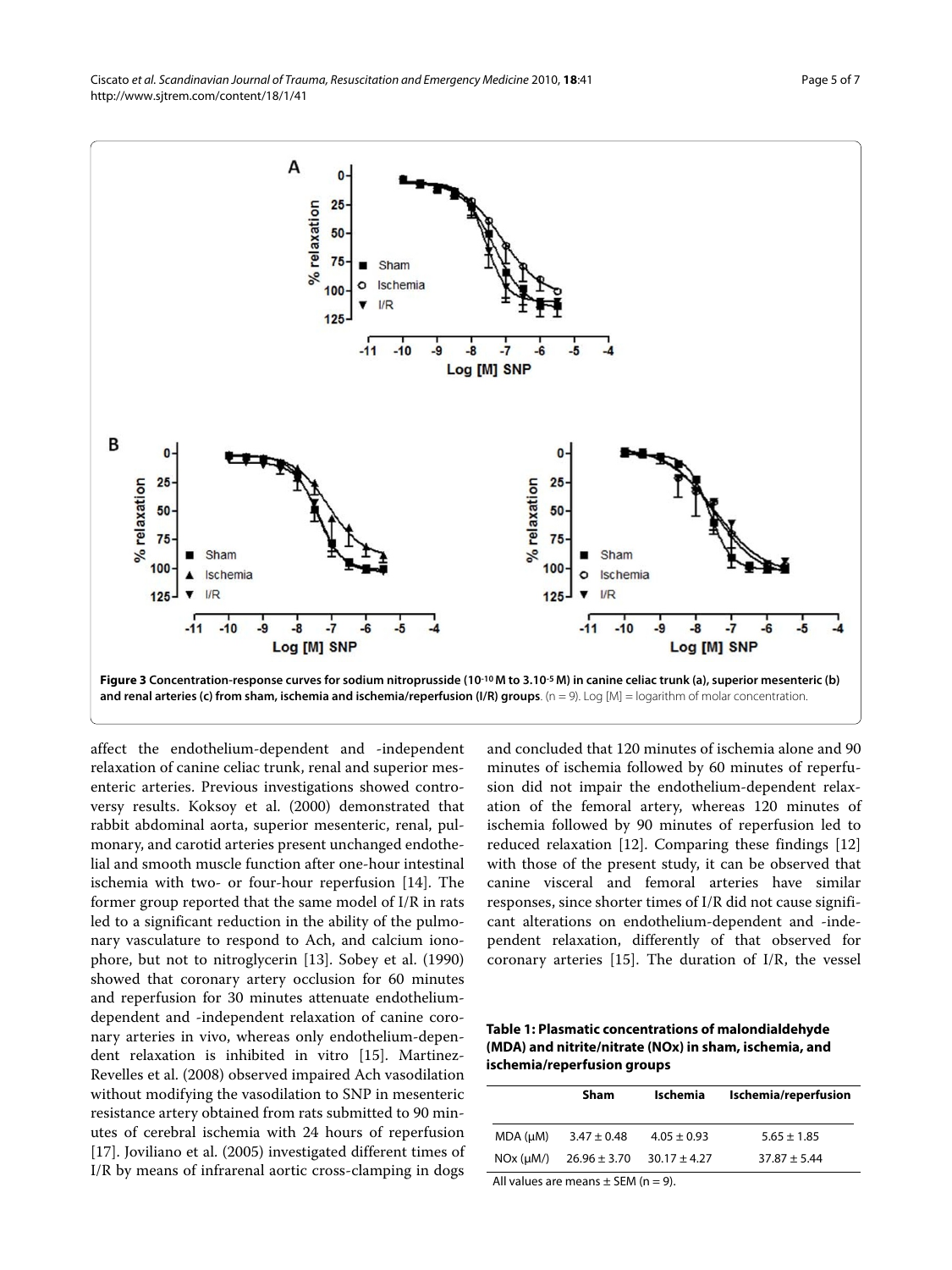Page 6 of 7

size, and the species and organ-specific differences may be possible explanations for these discrepancies.

It is well known that during ischemia, the cell structures are progressively damaged, but restoration of the blood flow, paradoxically, intensifies the lesions caused by the ischemia. In other words, depending on the time and intensity of ischemia, tissue injury can be further exacerbated in the reperfusion [[18\]](#page-6-16). A clinical study revealed that the visceral ischemic time during supraceliac, above the superior mesenteric artery or suprarenal clamping, and not clamp location, is the only independent predictor of operative mortality and that visceral ischemia time longer than 32 minutes is the strongest predictor of early death [\[19\]](#page-6-17). On the other hand, an experimental study with dogs showed that liver ischemic time equal or less than 60 minutes does not induce vascular dysfunction in hepatic artery [\[20](#page-6-18)]. Not only the ischemic time, but also the reperfusion time is an important feature in the development of vascular dysfunction. Davenpeck et al. (1993) analyzed the rabbit pulmonary artery following in vivo I/ R of the lung, and showed that endothelium-dependent relaxation remained essentially normal after 90 min of ischemia and 30 min of reperfusion, while 90 min of ischemia followed by 60 min of reperfusion resulted in a significant decrease in endothelium-dependent relaxation to A23187, and 90 min of ischemia followed by 90 min of reperfusion resulted in significant attenuation of endothelium-dependent relaxation to both ACh and A23187 [[9\]](#page-6-7).

Concerning the vessel size, studies postulated that I/R impairs endothelium-dependent relaxation of microvessels, but does not affect large arteries [\[14](#page-6-13),[21](#page-6-19)]. Quillen et al. found that dogs after 1 hour of coronary artery occlusion with 1 hour of reperfusion had impairment of endothelium-dependent responses in the coronary microcirculation, but not in large epicardial coronary arteries [[21\]](#page-6-19).

In the present investigation, ischemia and I/R did not change the plasma and renal levels of MDA and NOx, and according to the pathophysiology of I/R, these results can be due to reperfusion insufficient time. It has been suggested that NO, produced from endothelial nitric oxide synthase (eNOS), may be an important protective molecule at the onset of I/R. However, the I/R inducedcytokines activate the transcription of the inducible nitric

oxide synthase (iNOS), which produces large amounts of NO presenting harmful effects. The NO excess reacts with superoxide, originated when oxygen is reintroduced to the ischemic tissue during reperfusion, to produce peroxynitrite. The peroxynitrite promotes lipid peroxidation with consequent cellular damage, and leads to a phenomenon known as "NOS uncoupling", which reduces the NO synthesis and increases the oxidative stress [\[18](#page-6-16)[,22](#page-6-20)]. Corroborating our findings, previous studies showed that the increase in oxidative stress and in the concentration of NO metabolities occurs in I/R time longer than the one performed in our protocol [\[23](#page-6-21)-[25\]](#page-6-22). Grisotto et al. (2000) observed membrane phospholipid damage after 3 hours of skeletal muscle ischemia with significant oxidative alterations after more 45 minutes of reperfusion [\[24](#page-6-23)]. Ozkan et al. (2009) detected severe increases in the tissue levels of MDA and NO in rats subjected to intestinal ischemia (60 min) and subsequent reperfusion (60 min) [\[25](#page-6-22)]. Chen et al. (2008) observed enhancement in renal content of MDA and in serum concentration of NO in rats exposed to 45 min of renal ischemia followed by 24 hours of reperfusion [[23\]](#page-6-21).

In summary, the supraceliac aortic cross-clamping for 60 minutes alone or followed by 30 minutes of reperfusion in dogs did not impair the relaxation of visceral arteries, neither change the concentration of MDA and NOx in plasma and renal tissue, indicating that during this period, there is still no vascular dysfunction nor evidence of oxidative stress. These results make this period an important opportunity to treat those trauma casualties needing this kind of surgery in order to prevent the I/R injury, and point the need of more studies. We cannot end the discussion without mentioning that although the I/R injury is an important mechanism associated with multiple organ failure in trauma patients or other complex aortic reconstructions, several mechanisms may lead to the development of ischemic complications (mainly renal, hepatic and mesenteric dysfunctions). Therefore, it is important to point that previous subclinical organ failures can interfere individually adding a kind of bias over the main idea of this investigation that considered the supraceliac cross-clamping as a lifesaving trauma maneuver.

#### **Competing interests**

The authors declare that they have no competing interests.

**Table 2: Renal concentrations of malondialdehyde (MDA) and nitrite/nitrate (NOx) in sham, ischemia, and ischemia/ reperfusion groups**

|                                                                             | <b>Sham</b>     | Ischemia        | Ischemia/reperfusion |
|-----------------------------------------------------------------------------|-----------------|-----------------|----------------------|
| MDA (µM)                                                                    | $5.59 \pm 0.90$ | $7.44 \pm 0.39$ | $5.38 \pm 0.34$      |
| NOx (µM/mq protein)                                                         | $1.09 \pm 0.09$ | $1.03 \pm 0.14$ | $1.00 \pm 0.14$      |
| $\mathbf{A} \mathbf{B}$ . $\mathbf{A} \mathbf{B}$ . $\mathbf{A} \mathbf{C}$ |                 |                 |                      |

All values are means  $\pm$  SEM (n = 9).